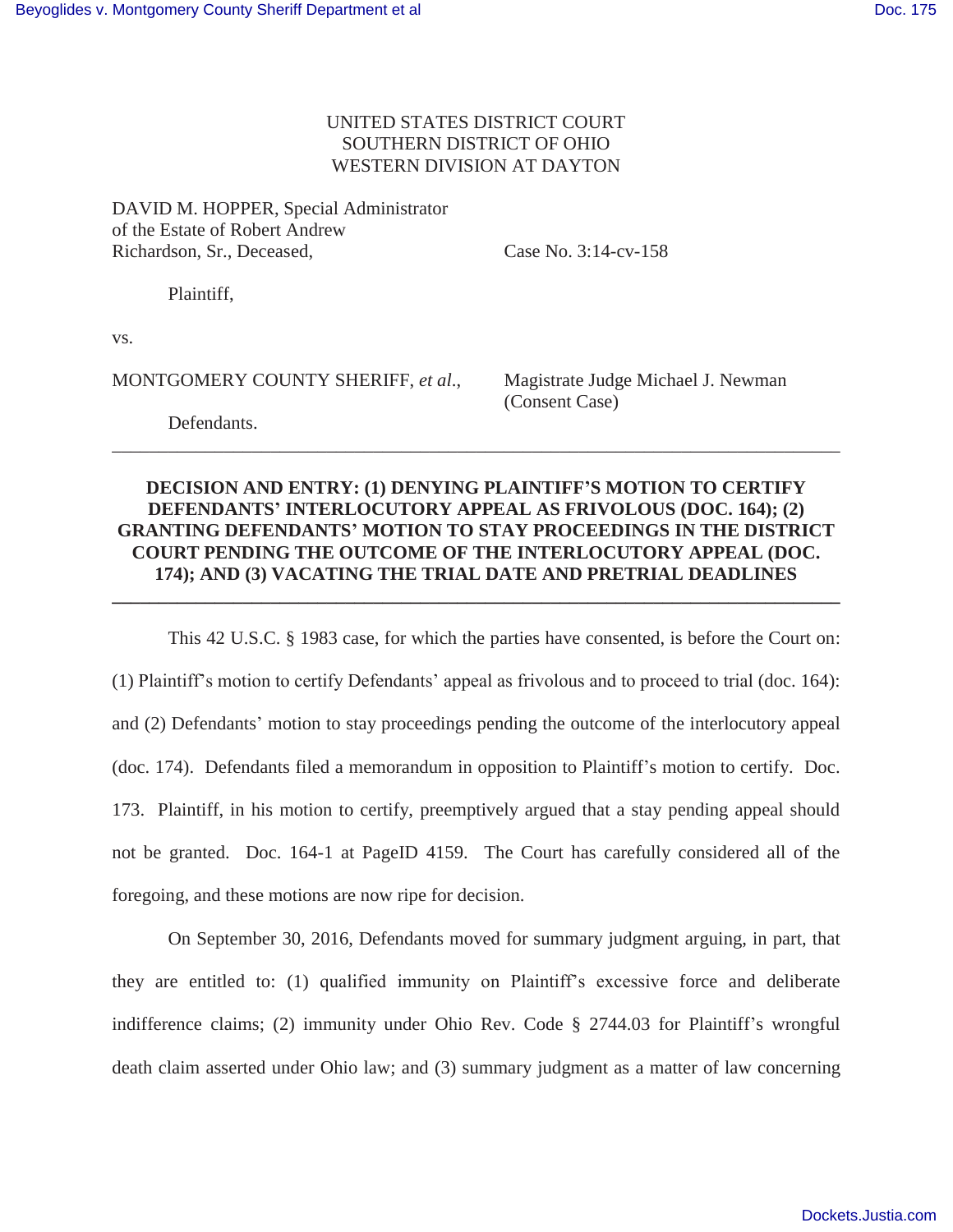Plaintiff's claims against Montgomery County Sheriff Phil Plummer under *Monell v. Dep't of Soc. Servs.*, 436 U.S. 658 (1978). Doc. 114.

On February 6, 2017, the undersigned issued a decision that, in part, found genuine issues of material fact existed precluding summary judgment in favor of Defendants on the basis of qualified immunity and state law immunity. Doc. 156. The Court also found genuine issues of fact remaining on Plaintiff's § 1983 claims against Sheriff Plummer under *Monell*. *Id*. On February 16, 2017, Defendants filed a notice of appeal from the Court's summary judgment decision. Doc. 163. Defendants specifically assert error in the Court's conclusions concerning: (1) qualified immunity as it relates to Plaintiff's  $\S$  1983 excessive force claim;<sup>1</sup> (2) state law immunity under Ohio Rev. Code § 2744.03; and (3) Sheriff Plummer's liability in his official capacity under §1983 by application of *Monell*. Doc. 163.

 "A proper notice of appeal divests the district court of jurisdiction and transfers jurisdiction to the court of appeals." *Dickerson v. McClellan*, 37 F.3d 251, 252 (6th Cir. 1994) (citing *Lewis v. Alexander*, 987 F.2d 392, 394 (6th Cir. 1993)). The denial of qualified immunity constitutes an appealable decision when the denial "turns on an issue of law[,]" rather than issues of fact. *McKinney v. Lexington–Fayette Urban Cty. Gov't*, 651 F. App'x 449, 458 (6th Cir. 2016) (citing *Mitchell v. Forsyth*, 472 U.S. 511, 530 (1985); *DiLuzio v. Village of Yorkville*, 796 F.3d 604, 609 (6th Cir. 2015)). Plaintiff asks this Court to certify that Defendants' appeal is frivolous because the Court's summary judgment decision turns on genuine issues of material fact, rather than issues of law. Doc. 164 at PageID 4149.

 $\overline{a}$ 

<sup>&</sup>lt;sup>1</sup> In reviewing Defendants' notice of appeal, it appears that they do not, at this time, challenge the undersigned's conclusions concerning Plaintiff's deliberate indifference claim. Doc. 163 at PageID 4118- 19. Thus, in the absence of a settlement between the parties, some significant portion of this case will ultimately be tried.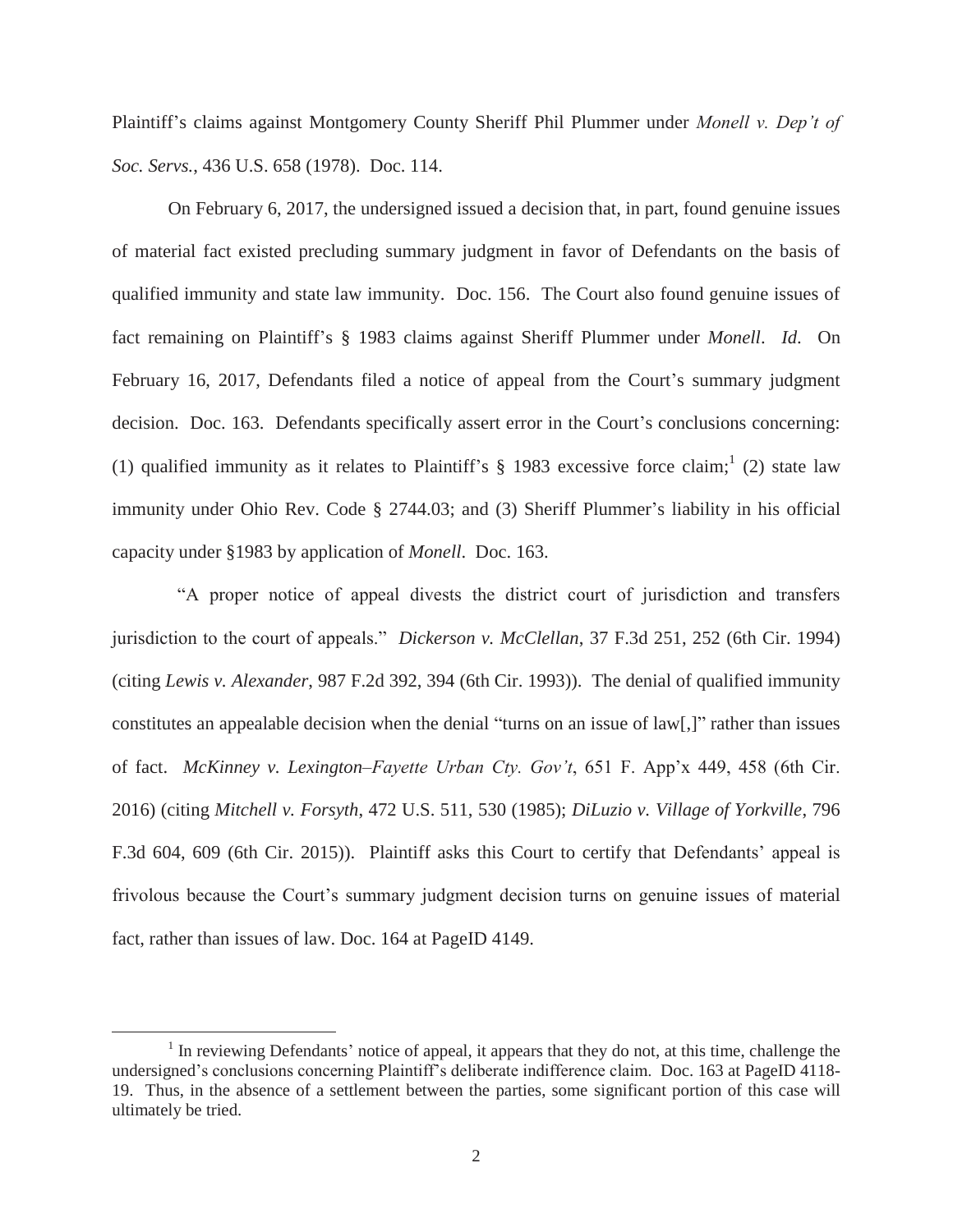Noting that appeals from qualified immunity decisions "can be employed for the sole purpose of delaying trial[,]"<sup>2</sup> and that "delaying trial in order to allow a defendant to appeal a denial of qualified immunity prolongs the process, often to the disadvantage of the plaintiff[,]" courts, including the Sixth Circuit, have suggested availability of a procedure whereby district courts can "certify an appeal as frivolous and begin the trial[.]" *Yates v. City of Cleveland*, 941 F.2d 444, 448 (6th Cir. 1991). Despite such suggestion in *Yates*, *supra*, the Sixth Circuit subsequently held that district courts lack the authority to "dismiss a notice of appeal from such an order[,]" *Dickerson v. McClellan*, 37 F.3d at 252 (internal citation omitted), and also lack authority "to certify [an] appeal as frivolous[.]" *Adams v. Yontz*, No. 94-3767, 94-3770, 1996 WL 5563, at \*3 (6th Cir. Jan. 5. 1996).

The Sixth Circuit, more recently, has been more equivocal concerning the Court's jurisdiction to certify an appeal as frivolous, stating that "[a] district court may (or may not) have authority to issue an order labeling an interlocutory appeal as frivolous after the government defendants file a notice of appeal." *McNeal v. Kott*, 590 F. App'x 566, 569-70 (6th Cir. 2014) (parenthetical in original). Assuming, *arguendo*, that the Court does possess the authority to certify Defendants' appeal as frivolous and to proceed with trial, the undersigned declines to do so. Instead, Plaintiff should seek such determination regarding frivolousness and jurisdiction directly with the Sixth Circuit. *See Offineer v. Kelly*, No. C2-09-CV-493, 2011 WL 736397, at \*2 (S.D. Ohio Feb. 23, 2011) (stating that "[a]ny decision on the frivolity of the Defendants' appeal is for the Sixth Circuit alone to decide"). As a result, Plaintiff's motion (doc. 164) is **DENIED**.

 $\overline{a}$ 

 $2$  The undersigned makes no finding and makes no suggestion that Defendants seek an appeal in this case solely in an effort to delay trial.